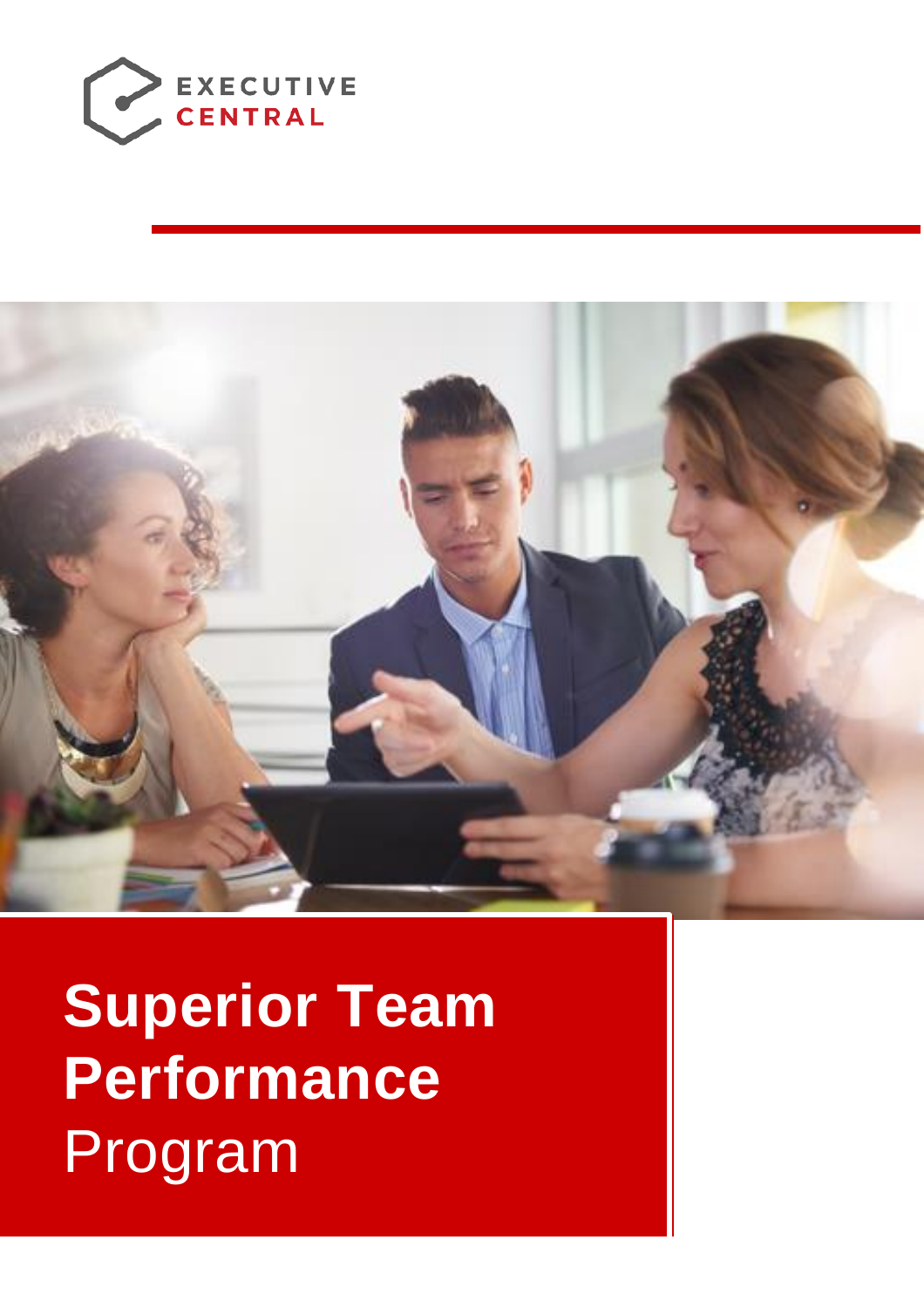# **Who is Executive Central?**

Executive Central is a team of consultants and senior executive coaches who partner with organisations to help them build exceptional, successful businesses where people are inspired to thrive and are empowered to succeed.

### Supporting

"We help you to create a road map for success and future-proof your business or organisation by enabling your most valuable assets - your people - to become their best selves".

## Understanding

"As executives for executives, we understand what it takes to successfully lead in future-orientated organisations - we've done it ourselves".

## **Delivering**

"Our unique development and consulting programs" deliver early business returns, individual success, and  $S$ ome of our clients and particle  $\sim$ 

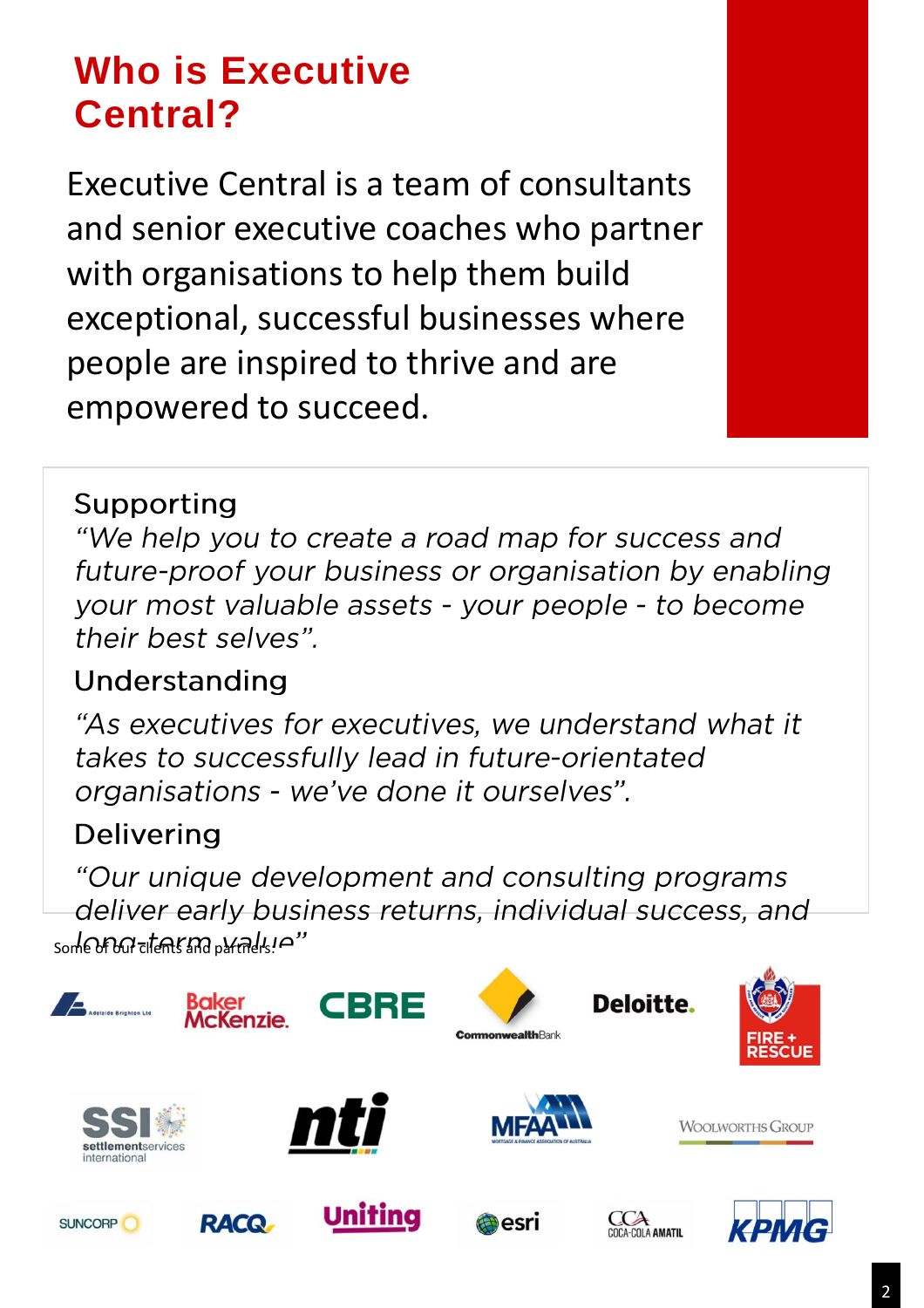# **Context**

In the modern work environment, most attention tends to be focused on each work group's primary objectives, key performance indicators, time deadlines, reporting structure etc. In short, what each work group is meant to be doing. However, in our experience, far less attention is focused on **how each work group will operate**, and indeed, how it will **move beyond a work group** – a group of people working on the same thing, and become a **truly synchronised team** – a group of people working in an interdependent, complementary, and mutually beneficial way. "

*Much has been researched and written about superior team performance. Indeed, most executives at some stage of their careers will have participated in some form of team building or bonding. Yet, truly synchronised teams remain rare.* 

### *We believe a new approach is needed to ensure work groups are transformed and the benefits of superior team performance become a reality….*

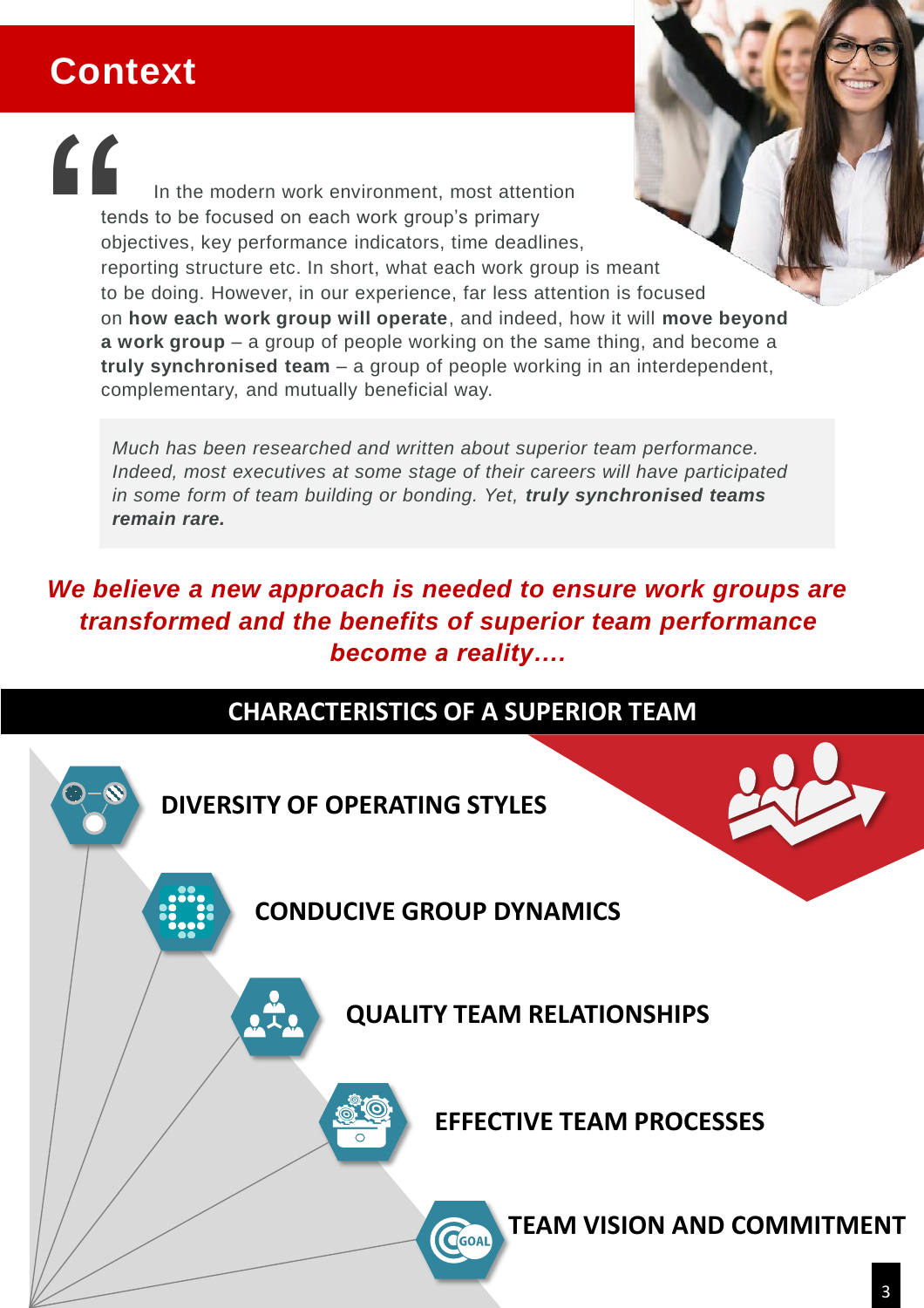### **SUPERIOR TEAM PERFORMANCE PROGRAM**

### **Overview**

This process utilises cutting-edge support and development techniques in the organisational environment. Superior Team Performance Coaching combines **group coaching, one-on-one coaching, prereading and work-based assignment elements** to expose management and executive teams to best practice, contemporary team concepts in a simplified, pragmatic and practical manner.

The emphasis being on helping teams to "*get the rubber hitting the road*" in terms of superior team performance as a group, and optimising the individual performance of team members in in way that **lasts well beyond the conclusion of the program**.

### **TARGET AUDIENCE**

All – levels of Management, leadership and executive teams (most of which are run as separate cohorts).

### **PROGRAM FORMAT**

There are 3 elements to the program format:

#### **Pre- Work**

A pre-work activity and reflection exercise (approx. 30 minutes)

**1**

#### **Key activities:**

Core content and pre-work activities are provided digitally and utilise a number of media (eg. video clips, articles, book summaries, internet research, etc).

Participants to reflect on what they have or are experiencing themselves or how they can apply what they've heard/seen/read in the activity to their own influencing situations.

### **Facilitated Workshop/s**

Facilitated virtual or F2F workshops (90 minutes – 2 hours)

#### **Key activities**:

The workshops will combine short bursts of group facilitation with breakout activities (eg. role plays, sub-group discussions, virtual group activities/challenges)

Note: for online programs we utilise virtual breakout rooms to allow the group to regularly break off from the central meeting and report back to the main groupat the conclusion of the breakout activity.

### **Follow-Up**

**2 3**

Follow-up actions included in this program are designed to ensure embedding of learning and sustainment of outcomes.

#### **Key activities**:

Each participant will be encouraged to develop action plans that canbe tried and tested before the next virtual group workshop

Participants receive a series of learning nudges in the form of questions via our Forget Me Not app.

Individual/ Pair virtual coaching sessions are provided for tailored ongoing support.

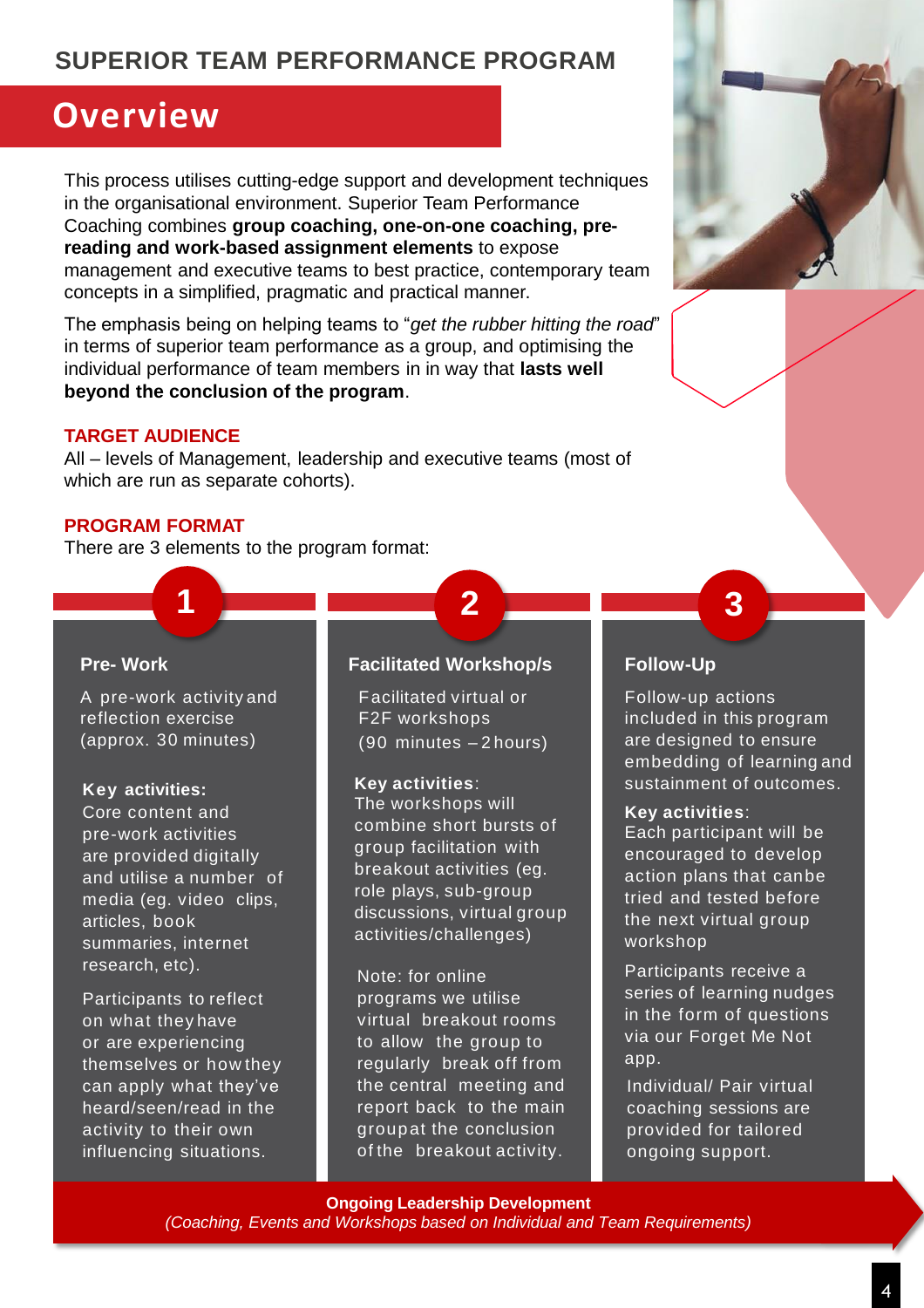## **Learning Pathway**

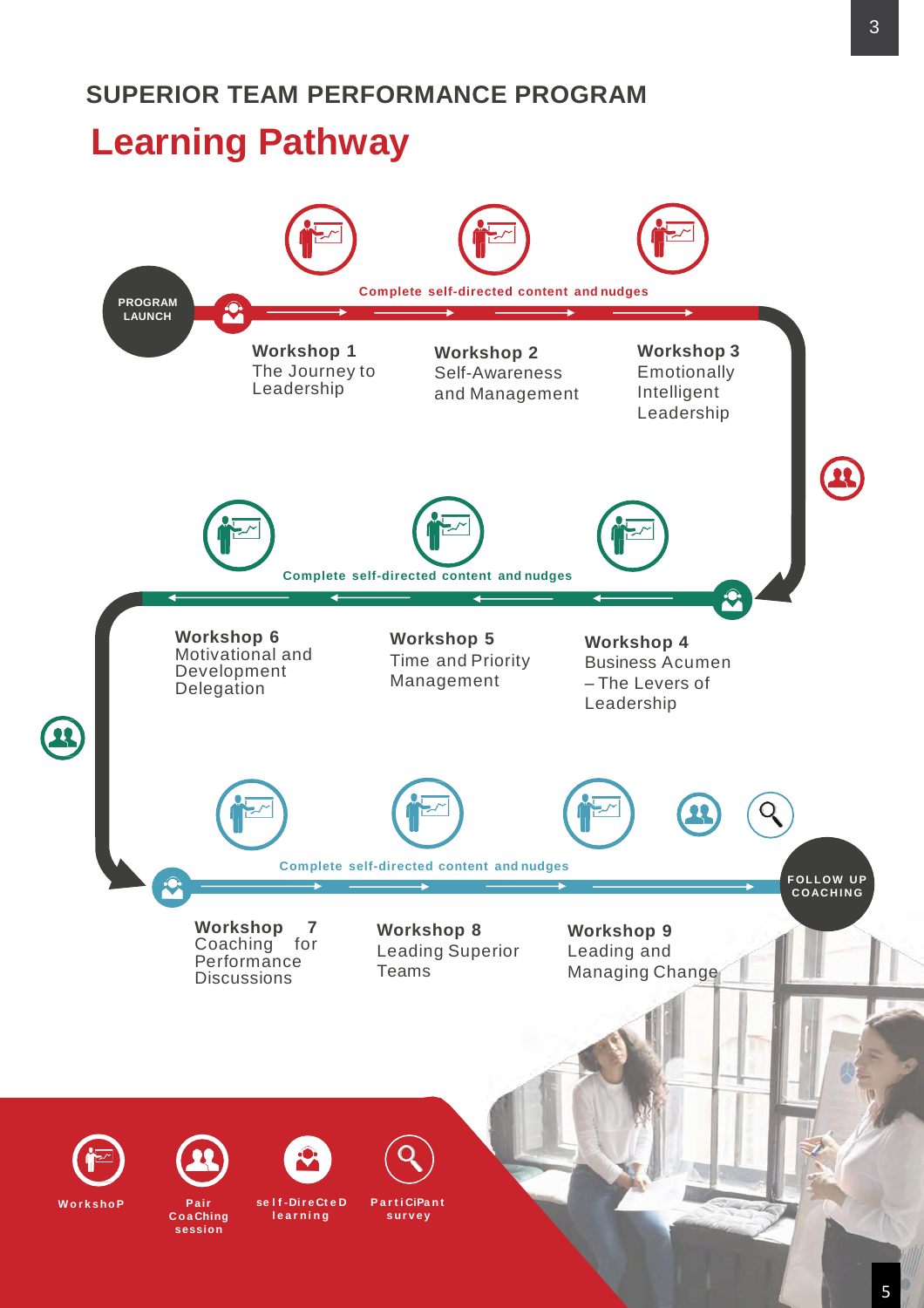### **SUPERIOR TEAM PERFORMANCE PROGRAM**

# Course Content Overview



### **Module 1 – The Journey to Leadership**

- What is Leadership? What is Inspiring Leadership?
- The Transition to Leadership
- I-WE-YOU Leadership Framework
- Drivers of Superior Team Performance

### **Module 2 – Self Awareness and Management**

- Operating Styles
- Transmission and Reception Behaviours
- Operating Optimally and Flexing

#### **Module 3 – Emotionally Intelligent Leadership**

- Diversity of Operating Styles in Teams
- Conducive Group Dynamics
- Types of Team Member Relationships
- Trust and Teams

#### **Module 4 – Business Acumen – The Levers of Leadership**

- 5 Levers of Business Management
- Impact on Sub-Levers
- Team Charter

### **Module 5 – Time and Priority Management**

- Where do you spend your effective time?
- Converting to-do lists to priority lists
- Working smarter not harder as a leader

### **Module 6 – Motivational and Developmental Delegation**

- What is delegation?
- Why don't we delegate more?
- Delegation options and when to use them



### **Module 7 – Coaching for Performance Discussions**

- Evolution of the role of the leader the 4 hats
- Transtheoretical Model of Change Influencing Change
- Funnelling

### **Module 8 – Leading Superior Teams**

**Module 9 – Leading and Managing Change**

- Goal Setting
- Individual Strengths
- Strengths-based Leadership



- 
- The Change Curve
- Creating lasting change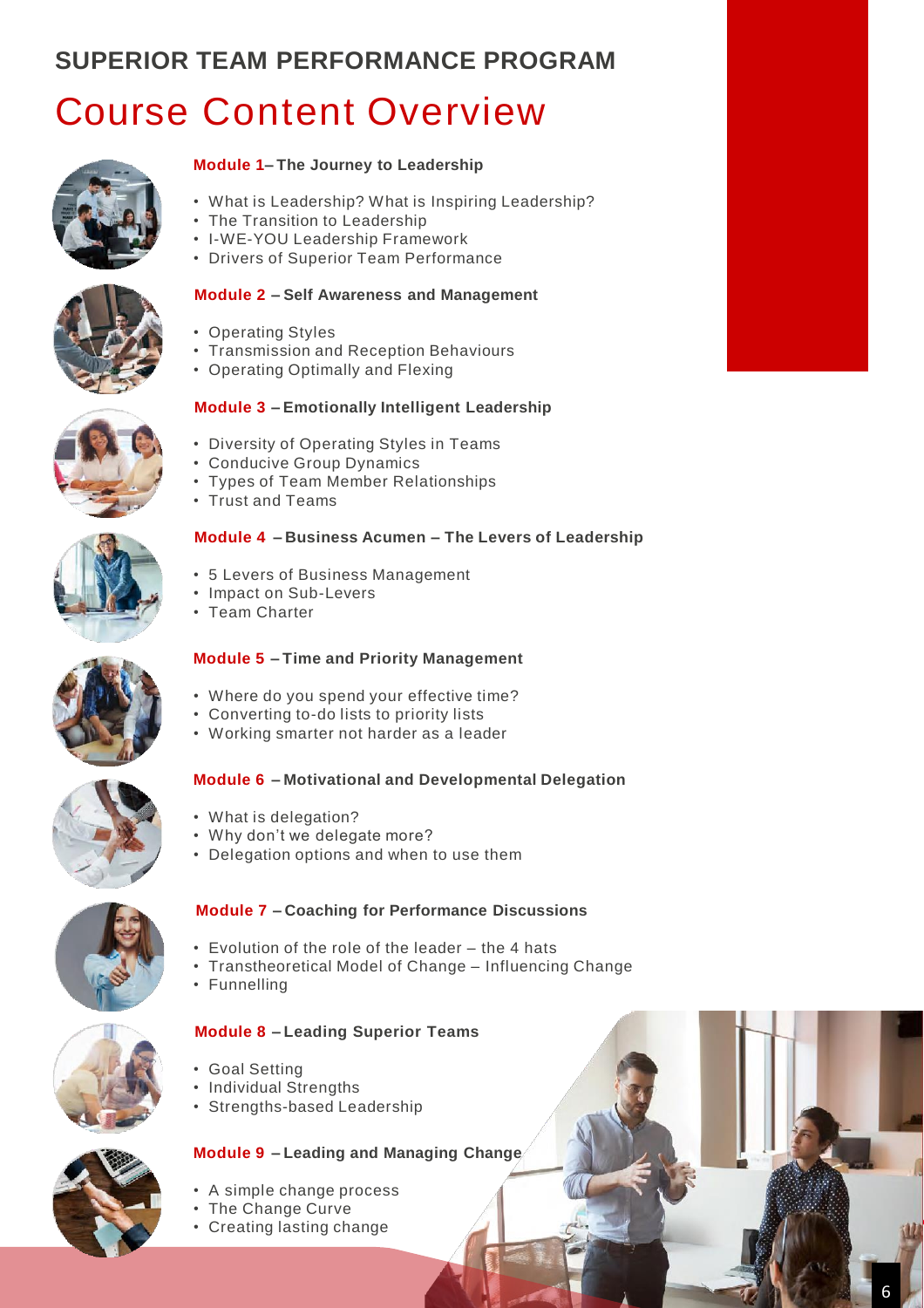# **Superior Team Performance – Inclusions**

### **The investment covers:**

- Program Launch/Orientation Session
- 9 x 2-hour **virtual workshops** (or 3 full-day workshops)
- 1 x 2-hour **masterclass workshop**
- **Digital e-zine workbook**  including all content, methods and models (including: supporting media)
- 9 x **pair coaching sessions**
- Enrolment in Executive Central's **Forget Me Not app**
- Enrolment in Executive Central's **ECOS online Emotional Intelligence application**
- Our unrivalled **Performance Guarantee**
- **12 months ad-hoc Telephone Support**
- Optional ongoing coaching and change support